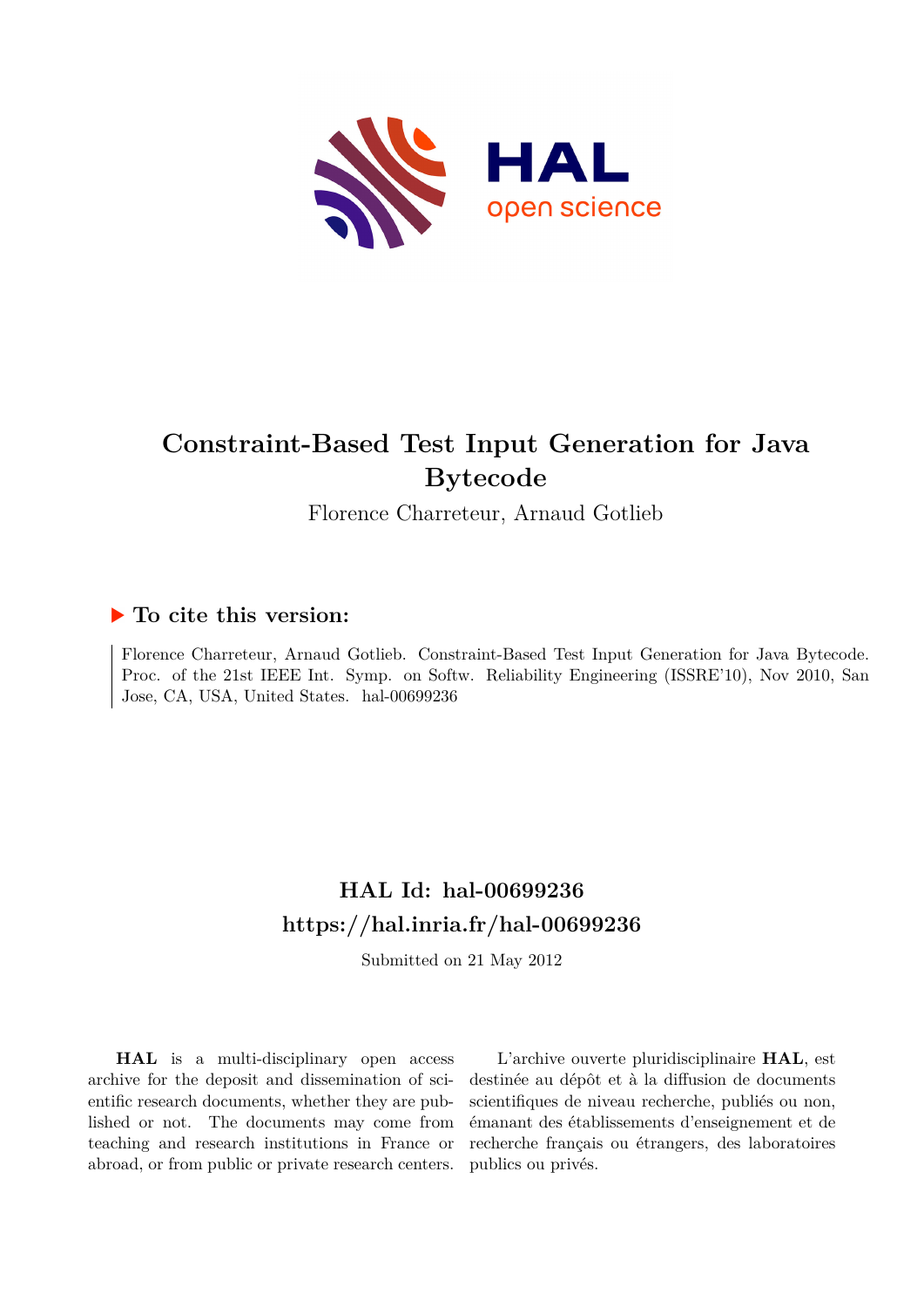#### **Constraint-based test input generation for java bytecode**

Florence Charreteur *Universit de Rennes 1 Rennes, France Florence.Charreteur@irisa.fr*

*Abstract***—In this paper, we introduce a constraint-based reasoning approach to automatically generate test input for Java bytecode programs. Our goal-oriented method aims at building an input state of the Java Virtual Machine (JVM) that can drive program execution towards a given location within the bytecode. An innovative aspect of the method is the definition of a constraint model for each bytecode that allows backward exploration of the bytecode program, and permits to solve complex constraints over the memory shape (e.g.,** p == p.next **enforces the creation of a cyclic data structure referenced by** p**). We implemented this constraint-based approach in a prototype tool called JAUT, that can generate input states for programs written in a subset of JVM including integers and references, dynamic-allocated structures, objects inheritance and polymorphism by virtual method call, conditional and backward jumps. Experimental results show that JAUT generate test input for executing locations not reached by other state-of-the-art code-based test input generators such as jCUTE, JTEST and Pex.**

#### I. INTRODUCTION

As integrated within current development environments, automatic test input generation is a promising approach for reducing the cost of software unit testing. In particular, having an approach able to generate and check 100% code coverage of a unit under test is highly desirable for increasing our confidence in the program correctness. However, current realistic solutions for this problem do not achieve complete coverage of usual structural criteria such as all statements or all branches. In fact, modern automatic test input generators adequately sacrifice completeness for efficiency. They are able to generate test inputs for programs containing hundreds of thousands lines of code in a couple of minutes but they fail to generate complete statement coverage on simple Java methods that contain cyclic data structures, multi-level dereference aliasing problems, inter-dependent loop statements or non-linear decisions.

Although the underlying reachability problem is undecidable in the general case, it seems that there is room for code-based test input generators applying more costly methods and having the goal of completeness. Constraint-based testing, as introduced by Offutt in 1991 [1], combined symbolic execution and dynamic constraint solving [2] to generate test inputs able to execute specific paths in the code. It was then adapted for C programs and refined with standard constraint programming techniques to target specific locations in the code regardless of the particular path executed [3], [4]. Constraint-based testing was extended to the exhaustive generation of structured inputs for Java programs [5], [6] and the constraint solving of structurally complex constraints [7]. An important work in the area is also the symbolic execution approach of Java PathFinder [8] where "lazy initialization" was proposed [9].

Recent code-based test input generators such as DART [10], PathCrawler [11], CUTE and jCUTE [12], [13] or Pex [14] are

Arnaud Gotlieb *INRIA Rennes Bretagne Atlantique Rennes, France Arnaud.Gotlieb@irisa.fr*

based on *dynamic symbolic execution*. They dynamically select a feasible path by picking up a test input and by observing which instructions are executed ; then, they report path conditions by symbolically evaluating the instructions along the path. Finally, by negating the last decision of path conditions and submitting the corresponding system to a constraint or an  $SMT<sup>1</sup>$  solver, they try to infer another test input covering a distinct path. When such a test input is found, path coverage of the program is necessarily increased. Whenever path conditions are unsatisfiable, the process backtracks and selects another path to execute. Dynamic symbolic execution performs *forward exploration* as it visits the paths from the entry to the exit and this works fine for quickly exploring a few paths. However, when the goal is to complement an existing test set in order to increase code or branch coverage, this approach is less adapted as forward exploration can be trapped in large subspaces of the path search space. In this paper, we introduce a new constraint-based approach to generate automatically test inputs for Java bytecode programs. Our approach generates a test input under the form of a concrete state of a JVM memory, that can drive the program execution towards a selected bytecode instruction. In the context of unit testing, our approach is made to improve the statements coverage of each method under test thanks to a contextfree test case generation. This paper contains two contributions:

- 1) unlike other approaches [10], [12], [11], [15], [14], our framework explores program paths from the target location towards the program entry point. *Backward exploration* at the bytecode level is not trivial as it requires the development of a kind of inverse reasoning on each bytecode instruction, that is neither available in the SUN's JVM specifications nor in the literature. For that, we developed constraint reasoning on partial abstract memory states. For backward exploration, we also developed a depth-first strategy which takes advantage of early detection of infeasible parts of paths to prune the search space of feasible paths ;
- 2) a new constraint-based model of the JVM is defined with the notion of *constrained memory variable*. This notion captures abstract memory states and permits to implement deductive rules for a meaningful subset of Java bytecode, including those dealing with objects, inheritance, polymorphism and dynamic memory management. In this model, each bytecode expresses a relation between two *constrained memory variables*, which contain unknown or only partially known variables associated to registers, operands stack or heap. Using constraint propagation and an existing finite domain constraint solver, this model allows decisions that involve

<sup>1</sup>Satisfiability Modulo Theories.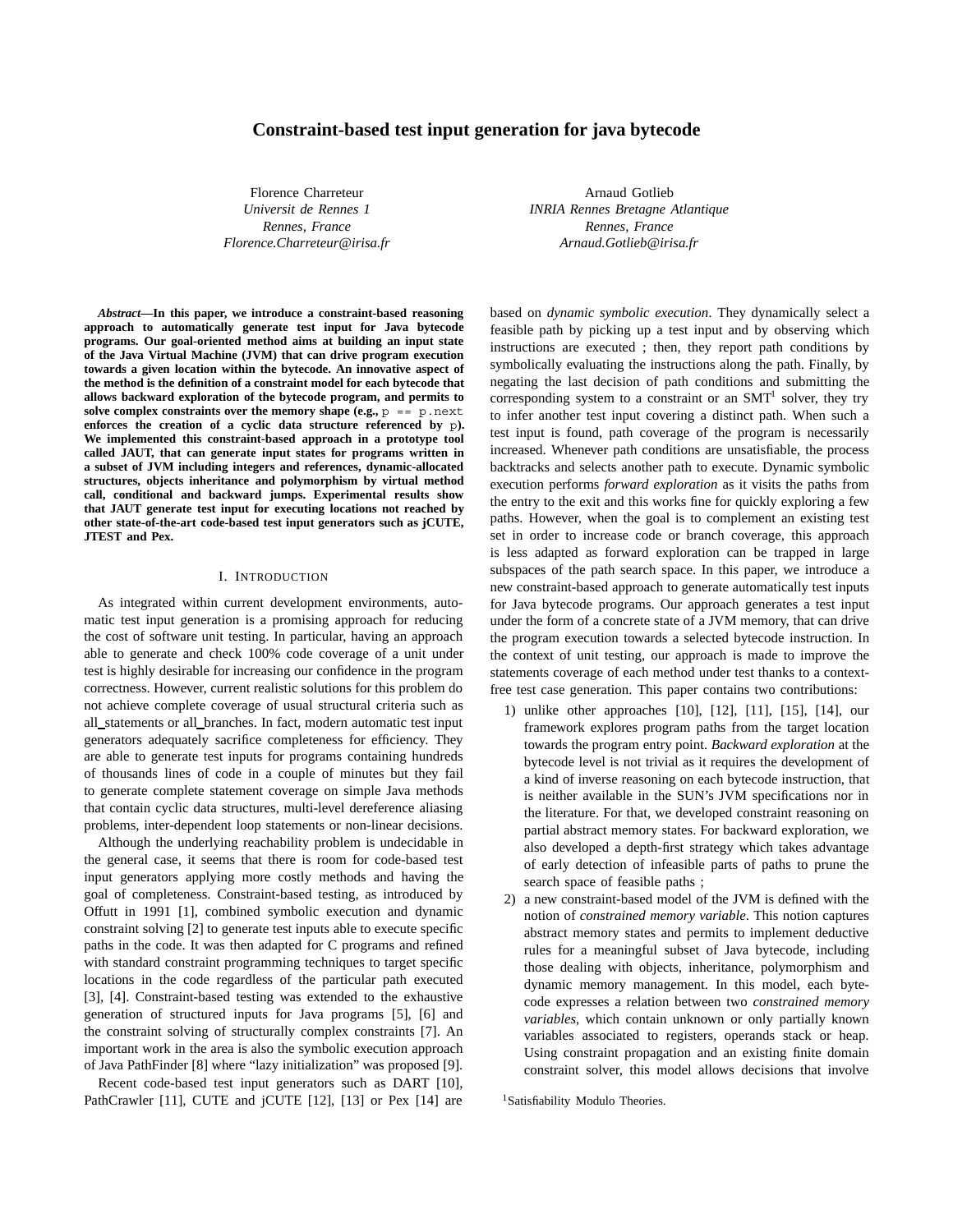cyclic data structures and reference aliasing problems such as if  $(p == p.next)$  to be effectively solved.

We implemented our approach in a tool called JAUT (Java Automatic Unit Testing) that can generate input memory states for reaching specific locations within Java bytecode programs. Experimental results on small-sized benchmark programs, including the TreeMap Java library of red-black trees, show that  $JAUT^2$ can complement an existing test set with test inputs for locations not covered by other code-based test input generators such as jCUTE[12], [13], JTEST[16] and Pex[14].

The rest of the paper is organized as follows: section 2 introduces our method on a simple example, section 3 presents the memory model we defined to generate test inputs for the JVM, section 4 explains constraint generation and constraint solving for a few bytecodes, section 5 presents the test input generation process which performs backward search across Java bytecode programs, section 6 is dedicated to our experimental validation and discussion of related work, while section 7 concludes and draws perspectives to this work.

#### II. DETAILED EXAMPLE

```
class Coord {
 int x,y;
 Coord(int cx, int cy) \{ x = cx; y = cy; \}public Coord moveY(Chrono chrono,int speed) {
  \textbf{if}(\text{chrono.time} \leq 0 \mid \mid \text{speed} \leq 0)return this;
  int ytemp = y + chrono.time * speed;
  chrono.time = 0;if( ytemp > 65536 )
   {return new Coord(x,65536);} //instruction i
  else return new Coord(x,ytemp); }
 class Chrono {
 int time;
 ...}
```
Figure 1. Example in Java source code

Consider the Java program of Fig.1 that implements the class Coord standing for the Cartesian coordinates in a 2D-space. We selected this simple example just to illustrate the memory model of our constraint-based test input generation approach. Let our test objective be the generation of an input JVM state for method moveY that reaches the bytecode corresponding to the instruction i in the source code. Note that we do not pay attention to how the methods of class Coord can build such an input state that may be "invalid" if it cannot be reached from other method calls. Objectoriented languages offer ways to directly manipulate the object receiver state without using constructors and accessors (e.g., using *Java reflection* with setAccessible or *bytecode translation*) and nothing can guarantee, without additional information, that a given method will not be called from an "invalid input state". Hence testing a program with states that may be invalid is equally important.

The bytecode program shown in Fig.2 corresponds to method moveY where bytecode 51 corresponds to the selected test objective.

2JAUT and all our experiments are freely accessible at http://www.irisa.fr/lande/gotlieb/resources/jaut.html .

| public Coord moveY(Chrono, int);                                                  |  |  |  |  |  |  |  |  |  |
|-----------------------------------------------------------------------------------|--|--|--|--|--|--|--|--|--|
| Code: Stack=4, Locals=4, Args_size=3                                              |  |  |  |  |  |  |  |  |  |
| $\frac{1}{2}$ //push the ref. from the register 1 on the stack<br>aload 1<br>0:   |  |  |  |  |  |  |  |  |  |
| 1: qetfield #4/update the top of the stack Chrono.time                            |  |  |  |  |  |  |  |  |  |
| //if the top of stack $\leq 0$ , jump to 11<br>4: ifle 11                         |  |  |  |  |  |  |  |  |  |
| $7:$ iload $2$<br>$\frac{1}{2}$ //push the integer in the register 2 on the stack |  |  |  |  |  |  |  |  |  |
| //if the top of the stack $\lambda$ 0, jump to 13<br>$8:$ ifgt 13                 |  |  |  |  |  |  |  |  |  |
| $11:$ aload $0$                                                                   |  |  |  |  |  |  |  |  |  |
| 12: areturn<br>// $return$ the top of stack                                       |  |  |  |  |  |  |  |  |  |
| $13:$ aload $0$                                                                   |  |  |  |  |  |  |  |  |  |
| 14: qetfield #3/update the top of the stack with the field y                      |  |  |  |  |  |  |  |  |  |
| 17: aload 1                                                                       |  |  |  |  |  |  |  |  |  |
| 18: getfield #4/update the top of the stack with Chrono.time                      |  |  |  |  |  |  |  |  |  |
| 21: iload 2                                                                       |  |  |  |  |  |  |  |  |  |
| 22: imul<br>//update the top of the stack with the product                        |  |  |  |  |  |  |  |  |  |
| of the two elements on the top of the stack                                       |  |  |  |  |  |  |  |  |  |
| 23: iadd                                                                          |  |  |  |  |  |  |  |  |  |
| 24: istore 3<br>$//$ store the top of the stack in the register 3                 |  |  |  |  |  |  |  |  |  |
| $25:$ aload $1$                                                                   |  |  |  |  |  |  |  |  |  |
| 26: iconst 0<br>$\frac{1}{2}$ //push the constant 0 on the stack                  |  |  |  |  |  |  |  |  |  |
| 27: putfield #4/update the field Chrono.time                                      |  |  |  |  |  |  |  |  |  |
| $30:$ aload $3$                                                                   |  |  |  |  |  |  |  |  |  |
| 31: 1dc #5<br>//push the integer constant $65536$ on the stack                    |  |  |  |  |  |  |  |  |  |
| 33: if icmple 5'af the second element of the stack is less or                     |  |  |  |  |  |  |  |  |  |
| equal to the top, jump to 52                                                      |  |  |  |  |  |  |  |  |  |
| 36: ldc #5                                                                        |  |  |  |  |  |  |  |  |  |
| 38: istore 3                                                                      |  |  |  |  |  |  |  |  |  |
| 39: new #6<br>//allocate dynamic. mem. for a Coord object                         |  |  |  |  |  |  |  |  |  |
| 42: dup<br>//duplicate the top of stack                                           |  |  |  |  |  |  |  |  |  |
| 43: iload 3                                                                       |  |  |  |  |  |  |  |  |  |
| 44: aload 0                                                                       |  |  |  |  |  |  |  |  |  |
| 45: $q$ etfield #2/update the top of the stack with the attr. x                   |  |  |  |  |  |  |  |  |  |
| 48: invokespecial #7 //invoke the constructor Coord (int, int)                    |  |  |  |  |  |  |  |  |  |
| //return the top of stack<br>51: areturn                                          |  |  |  |  |  |  |  |  |  |
|                                                                                   |  |  |  |  |  |  |  |  |  |

Figure 2. Example in Bytecodes

Our memory model is based on the notion of constrained memory variables (CMV) which capture JVM states. It contains abstract information on the registers, the operand stack and the heap of the JVM, which can be used to fill in a test script for the method under test.

Our prototype tool JAUT manipulates CMVs and can output, at any moment of the constraint solving process, an excerpt of the CMV associated to moveY input JVM state:

```
lin: this -<[Coord], dom=[0] ndom=[]>,
     chrono-<[Chrono], dom=all ndom=[]>,
     speed -< intFD, [-268435456..268435455]>,
hin:
   0::([Coord],[x-<intFD,[-268435456..268435455]>,
                y-<intFD,[-268435456..268435455]>])
```
Before launching the constraint solving process, the CMV containing the input parameters lin and the heap hin is automatically generated. lin contains two references (this and chrono) and an integer (speed). The object referenced by this has already been created on the heap (noted  $0:$  : ), as invoking method moveY requires a Coord object being created. this refers to this object as its domain contains a single address (dom=[0]). On the contrary, chrono does not reference any object for the moment as it can still be null or points to any object of the heap (dom=all). ndom denotes a set of impossible adresses for a heap reference. Note that references (0, 1 and so on) do not reflect any physical counterpart, as our model is abstract and not designed for bytecode execution. Integer variables such as speed, this. $x$  and this. $y$ , that are 32-bits integers in the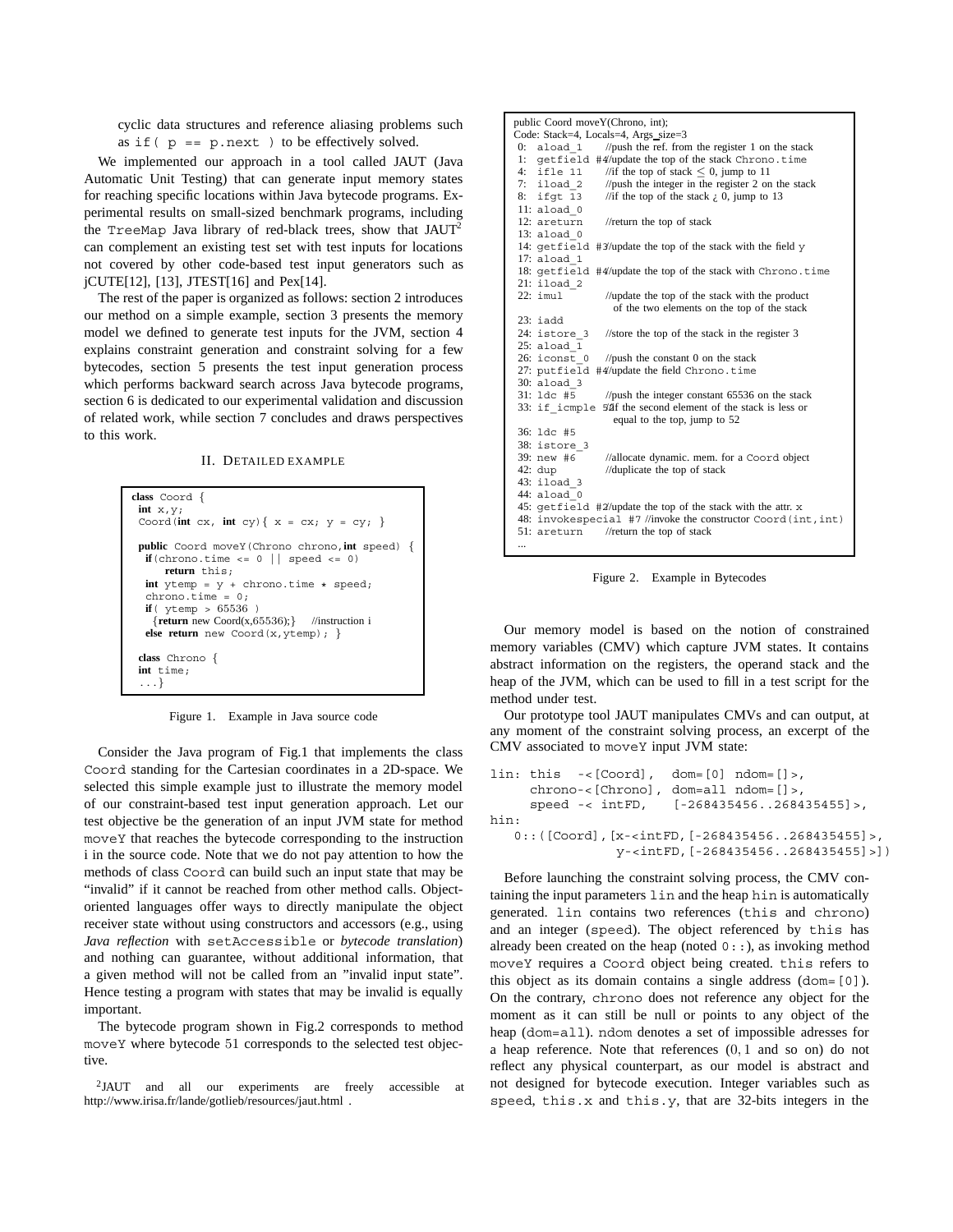Java bytecode program, currently have type  $intFD$ , with domain<sup>3</sup> [−268435456..268435455].

The constraint generation and solving process of our test input generation method aims at refining this input CMV for method moveY by finding values for each variable. We illustrate this process below by showing how this input CMV is successively refined to satisfy the test objective.

Our constraint solving examines each bytecode one by one in a backward fashion. On this program, there is no choice point on the backward exploration as there is only a single path going towards the program entry point. Constraint solving operates with two interleaved processes: *constraint propagation* which uses each constraint to prune the domain of CMV of their inconstistent values and *labeling*, which enumerates the possible values of CMV and launches constraint propagation until no more deduction is possible. Those processes are not new and form the basis of finite domain constraint solving [17]. Let us just recall that all the constraints are added to a constraint propagation queue that iteratively manages each constraint one by one, and each constraint is used to prune the variation domain of its variables. At a given step of the constraint solving process, the following input CMV is produced:

```
\verb|lin: this -- < [Coord]\;,\quad \verb|dom=[0]\; ndom=[];\;chrono-<[Chrono], dom=all ndom=[null,0]>,
     speed -< intFD, [1..268435455]>,
hin:
  0::([Coord],[x-<intFD,[-268435456..268435455]>,
                y-<intFD,[-268435456..268435455]>])
```
The ndom set of reference chrono has increased to [null, 0], meaning that chrono can neither be null nor points to the object pointed by this. These deductions come from the fact that 1) reaching location 51 in the bytecode program requires a nonnull value for chrono as it is dereferenced several times and 2) chrono has to point to a Chrono object and not a Coord object. The domain of speed has been pruned during initial constraint propagation as constraint  $speed > 0$  was considered.

Next steps include the creation of object Chrono and the start of the *labeling* process for producing a completely instantiated CMV, suitable for test script generation. Suppose that the labeling process has instantiated speed to 363 and this.y to 5206 using a random labeling heuristic, then we get the following refined input CMV:

```
lin: this -\langle[Coord], dom=[0] ndom=[]>,
     chrono-<[Chrono], dom=[1] ndom=[]>,
     speed -<interD, [363]>,
hin:
  0::([Coord],[x-<intFD,[-268435456..268435455]>,
               y-<intFD,[5206]> ]),
 1::([Chrono],[time-<intFD,[167..739477]> ])
```
An object of class Chrono has been created and is referenced by chrono which has now value 1. Accordingly, the domain of chrono.time has been pruned to  $[167..739477]$  as the arithmetic constraints  $ytemp = this.y + chromo.time * speed, ytemp >$ 65536 were considered by the underlying finite domain constraint solver.

However, the input CMV has still uninstantiated variables such as this.x and chrono.time. Therefore, the labeling process

enumerates values for these variables. So, we get:

```
lin: this -\langle[Coord], dom=[0] ndom=[]>,
     chrono-<[Chrono], dom=[1] ndom=[]>,
     speed -< intFD, [363],
hin:
 0::([Coord], [x-<intFD,[254]>,y-<intFD,[5206]>]),
 1::([Chrono],[time-<intFD,[167]>])
```
This CMV characterizes an input JVM state that satisfies the test objective of reaching bytecode numbered 51 in method moveY. Submitting a test script derived from this state shows that the fault on the converted parameters of new Coord(ytemp, x) can be detected.

#### III. MEMORY MODEL

Java virtual machine states represent runtime data storage locations such as registers<sup>4</sup>, operand stacks and heap data. This section details the representation of data types and data storage locations in our memory model. Note that our framework handles a meaningful subset of Java bytecodes, including integers and references, dynamic allocation and heap-allocated structures, objects inheritance and polymorphism, static and dynamic method invocations, conditional jumps and backward jumps. Arrays accesses and updates are only partially supported and floating-point computations, exceptions, native methods and multithreading are currently left apart.

#### *A. Constraint memory variable*

In our memory model, *constrained memory variables* (CMV) are used to represent JVM states. A CMV contains data storage locations where data can be represented by variables along with a domain. Formally, a CMV  $M$  is a tuple  $(F, S, H)$  where  $F$  denotes the set of registers,  $S$  denotes the operand stack and  $H$  denotes the heap. Note that several distinct CMV M can be created at the same instruction number when loops are present in the bytecode. Each Java bytecode will then be seen as a relation among two CMVs: the CMV  $M_i$  before activation of bytecode and the CMV  $M_k$  after its activation and before the activation of the following bytecode in the considered sequance of instructions. The tuple  $(F, S, H)$  contains variables and domains that are described in the rest of the section.

#### *B. Integer and reference variables*

Finite domain variables model integer and reference variables of the program. Their default variation domain depends on the size of their precise type. For instance, the domain  $-2^{31} \cdot 2^{31} - 1$ is associated to an int variable. Other integer types are treated accordingly. The default domain of a reference is the *all* symbolic value. This means that the reference can point to every object of the heap. When the solving process prunes the domain of the reference variable, then the domain is composed of a set of integer values, which represent all the heap addresses the reference can point to. Note that the *null* value can also be part of the domain.

<sup>&</sup>lt;sup>3</sup>There is a current 28-bits limitation for integers in our implementation, due to the use of the SICStus prolog clpfd library, but this is not a restriction of the model.

<sup>4</sup>a.k.a. local variables in the SUN JVM specifications.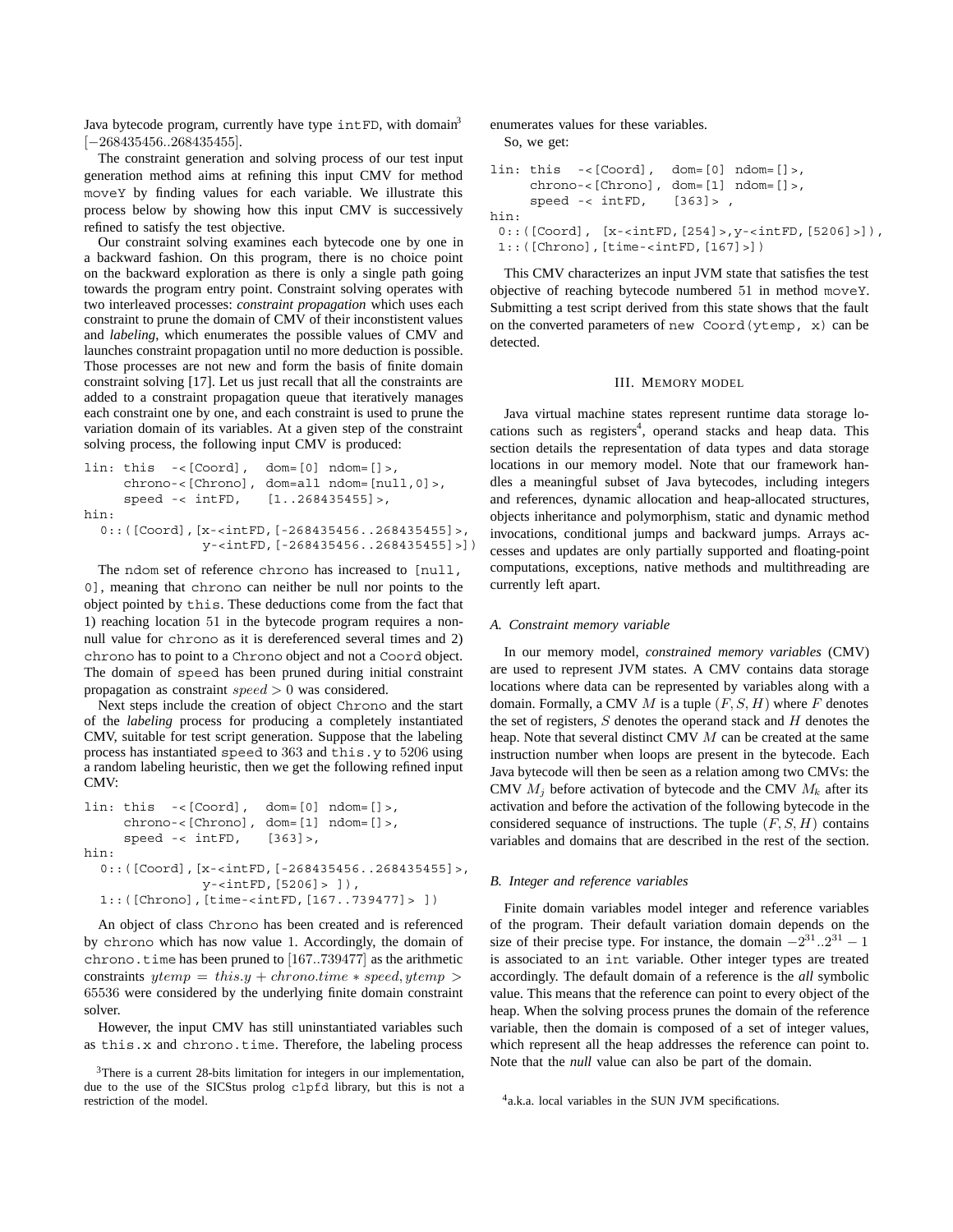#### *C. Objects*

Each object of the heap is modeled by a pair of elements. The first one, called *type variable*, represents the class of the object, the domain of which is a set of possible classes. This allows to properly handle inheritance and polymorphism. The second element is a mapping associating an integer or a reference variable to each attribute, which corresponds to the value of the attribute. Note that when the domain of the *type variable* contains more than one class, all the possible attributes have to be in the mapping.

For example, if a program defines two classes A and B where B inherits from A, and A defines attribute t1 and B defines attribute t2, then

([A,B],[t1-<intFD,[2..5]>,t2-<intFD,[15..17]>])

represents an object of class either A or B, with attribute t1 necessarily in 2..5. If the object happens to be of class B during the solving process, then its  $t_2$  attribute will belong to 15..17.

#### *D. Registers and operand stack*

In a JVM state, registers are used to store the parameters and the local variables of a method. When the method is dynamic (as opposed to static methods), the first register contains the reference to the object (this) that calls the method. The operand stack is used to perform the calculations of the method. In a CMV, we use two sequences of variables to represent registers and operand stack. As registers are numbered, the first sequence is a convenient way of implementing an indexed array. On the contrary, the sequence used for representing operand stack is accessed with stack operations. Its first element is considered as its top.

#### *E. Heap*

In a CMV, the JVM's heap corresponds to a mapping from a set of addresses to a set of objects, possibly stored at these addresses. We associated a unique integer to each address without taking into consideration the actual physical addresses in the JVM. The domain of a variable  $H$  that models the heap is composed of a set of pairs, representing the mapping, and a status. 1) The set of pairs (*address,object*), denoted by  $C_H$ , contains the objects necessarily present in the heap. During the solving process, new pairs can be added to C*<sup>H</sup>* when a dynamic memory allocation bytecode is encountered (i.e., new). As our model does not model garbage collection, C*<sup>H</sup>* can only be enriched, reducing the possible states of the heap. 2) The status is either closed or unclosed. A closed status of the heap denotes a set of addresses entirely known, even if some objects can still be unknown or only partially known through their domain. On the contrary, an *unclosed* status denotes states where memory allocation can still enrich the CMV. During the constraint solving process, status can only move from unclosed to closed. This notion is introduced to tackle cases where the input memory shape is unknown and we will have to explore the input space during labelling to find it.

#### IV. CONSTRAINT GENERATION AND SOLVING

In our framework, constraint generation and solving are performed altogether. This has similarities with the on-the-fly generation of paths of [11] and [14] where path conditions are incrementally tested for satisfiability. We first detail the specification of test objective (Sec. IV-A), and then we present the constraint generation and solving process (Sec. IV-B). We illustrate the constraint generation on an example (Sec. IV-C) and we explain the deduction capabilities of the constraints we have defined to model dynamic memory management (Sec. IV-D).

#### *A. Test objective*

Test input generation aims at finding an input CMV that satisfies a given test objective in a Java bytecode method. In our framework, test objectives are specified with the *bytecode instruction number* that corresponds to a bytecode program location. In general, for a given test objective, there are many feasible or infeasible paths that can reach the target locations. Our goal is just to find one input CMV that will drive the computation towards the selected location, whatever is the feasible path executed. Note that such a test objective potentially specifies an infinite set of dynamic locations when the bytecode instruction number is located within loops.

#### *B. Constraint generation from the bytecode*

Initially, the input CMV of the method is an unconstrained variable and the constraint generation process will accumulate and solve the constraints, for the current selected path, from the test objective to the program entry point. These constraints capture the pah condition that must be satisfied to follow the current selected path and are used to prune the possible values of the input CMV. Each bytecode can potentially constrain the input CMV variable or intermediate CMV variables, throughout its behavior on the registers, operand stack or heap variables. Based on the semantics of each bytecode as defined in the SUN's specification, we build constraints that implement deductive rules on the CMVs.

Arithmetic bytecodes such as iadd, ladd, isub, imul, idiv, irem, ineg,... and comparison bytecodes if icmp, if acmp, lcmp, ..., act directly on logical variables associated with integers or references, and the elements of the operand stack. They generate arithmetical constraints on the finite domain constraint solver, depending on the type of the operands and the operator. For example, iadd generates a relation  $V temp = Va + Vb$  over two CMVs  $M1$  and  $M2$ , where  $V$ temp is a fresh finite domain variable associated to the top of the operand stack of  $M2$ , while  $Va$  and  $Vb$  are the two finite domain variable associated with the integers on the top of the stack of M1. Other arithmetic bytecodes generate similar constraints according to the considered integer type (int or long) and operator. Comparison bytecodes are handled in a similar way by considering the arithmetic constraint extracted from the condition or from the negation of the condition. This will be made clearer in section V.

Bytecodes for simple constant pool accesses (ldc, bipush, ...) or register accesses iload, aload, iload <n>,

aload\_<n>, ... or register updates istore, astore,

istore <n>, astore <n>, ..., generate equality constraints between the top of the operand stack and registers, depending on the type of the register variable. Equality on reference variables (when aload or astore is considered) generates a finite domain equality, as well.

To deal with bytecodes for dynamic memory management new, newarray, ... and accesses and updates of object fields getfield, putfield, ..., special constraints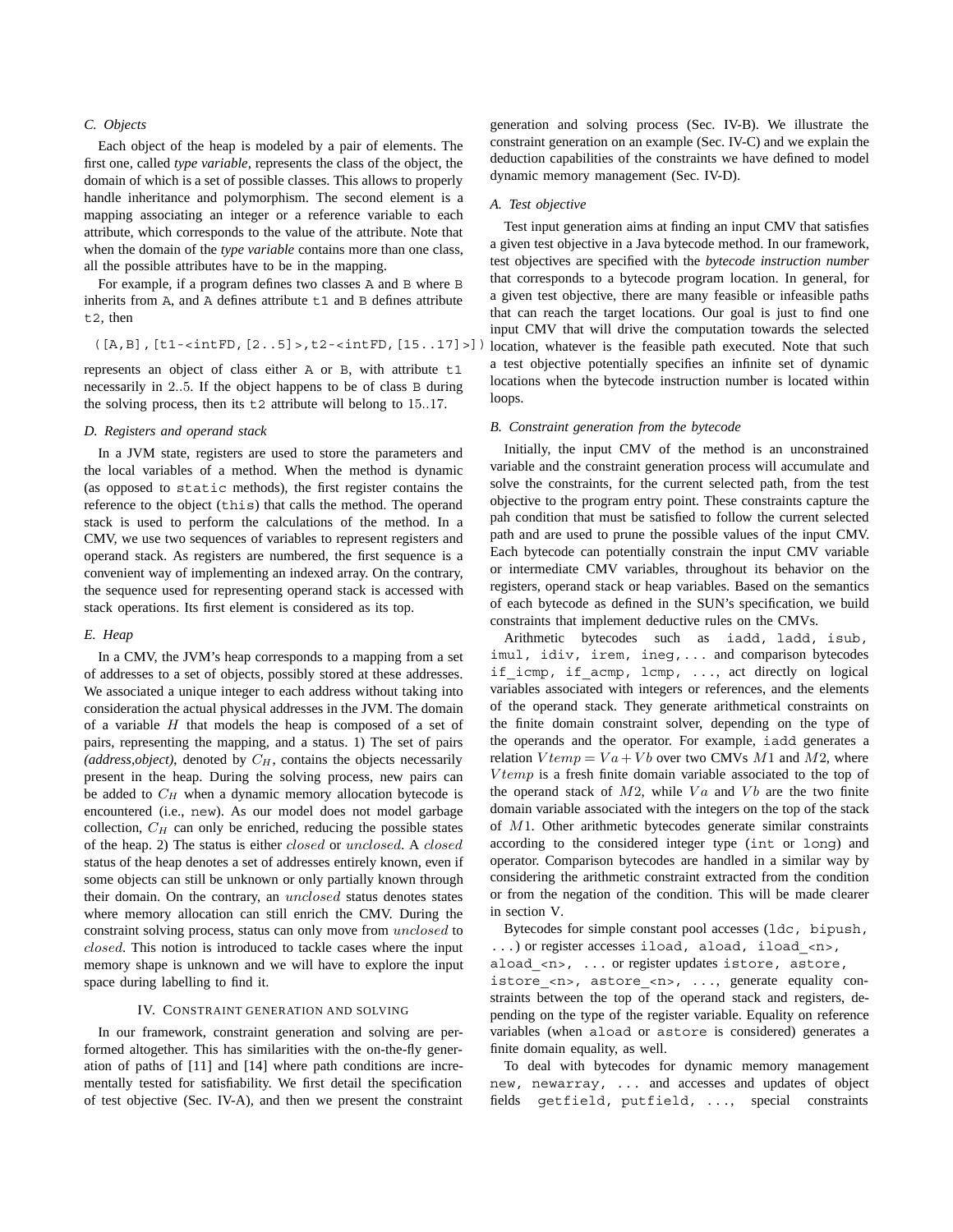have to be built. Indeed, these operations maintain complex relations between the CMVs. They can constrain the shapes of heap-allocated data structures and the contents of registers and operand stack. We detail the relations we built for only three of them, as the other can easily be deduced from these ones:  $new(class, H0, H1, A)$  maintains the relation between H0 the heap of the CMV before execution and  $H1$  the CMV after execution, and A a fresh address for the newly created object of type *class*. The relation says that  $H1$  is the updated heap  $H0$ where reference A points to a newly allocated object.

 $getfield(A, Id, H, Val)$  maintains the relation between the heap  $H$ , from which an access to an attribute  $Id$  of the object designated by reference  $A$  is performed and  $Val$  a finite domain variable. When reference A has for domain a set of possible references, special deductions can be performed on the possible values for *Val.* Conversely, using the possible values of *Val*, special deductions on reference A can be performed. In addition, information on the domains of variables in  $H$  allows for deductions on the domains of  $A$  and  $Val$ . This permits the implementation of powerful forward and backward constraint reasoning.

 $putfield(A, Id, Val, H0, H1)$  is more complex as it maintains a relation between  $H0$  and  $H1$  the heaps of both CMVs, reference A and Val.  $H1$  is similar to  $H0$  except for object referenced by A where the field  $Id$  has been modified to value  $Val$ . Possible deductions with this relation are illustrated below.

Bytecodes for arrays manipulation baload, iaload, iastore, ... and method invocations invokespecial, invokevirtual, invokestatic are taken into account but they are not described here as we considered they were outside the scope of the paper.

#### *C. Example*

From the moveY method of Fig.2 and the test objective which consists to reach bytecode numbered 51, we get the following constraint system (omitting some details about the calls to constructors). For this example, M*<sup>i</sup>* denotes the memory state before the bytecode instruction number  $i$ .

- $\{F1 = This.Chrono.Speed.Ytemp, This \neq null\}$  $M_{51} = (F1, S1, H1),$  $M_{48} = (F1, X.Y.A1.S1, H2),$  $invokespecial(Coord, init, [A1, Y, X], H2, H1),$  $M_{45} = (F1, A2.Y.A1.S1, H2), A2 \neq null, getfield(A2, x, H2, X)$  $M_{44} = (F1, Y.A1.S1, H2), A2 = this,$ <br>  $M_{43} = (F1, A1.S1, H2), Y = Ytemp,$  $M_{42} = (F1, A1.S2, H2), S1 = A1.S2,$  $M_{39} = (F1, S2, H3), A \neq null, new(Coord, H3, H2, A1),$  $M_{38} = (F2, Ytemp.S2, H3), F2 = This. Chromo. Speed. Y temp2,$  $M_{36} = (F2, S2, H3), Y$ temp = 65536,  $M_{33} = (F2, Val1. Val2. S2, H3), Val2 > Val1,$  $M_{31} = (F2, Val2.S2, H3), Val1 = 65636,$  $M_{30} = (F2, S2, H3), Val2 = Y temp2,$  $M_{27} = (F2, Val3.43.52, H4), A3 \neq null,$  $putfield(A3, time, Val3, H4, H3),$  $M_{26} = (F2, A3.S2, H4), Val3 = 0,$  $M_{25} = (F2, S2, H4), \ \hat{A3} = Chrono,$  $M_{24} = (F3, Ytemp2.S2, H4), F3 = This-Chrono.Speed.Ytemp3,$  $\overline{M}_{23} = (F3, Val4, Val5. S2, H4), Y temp2 = Val4 + Val5,$  $M_{22} = (F3, Val6, Val7, Val5, S2, H4), Val4 = Val6*Val7,$  $M_{21} = (F3, Val7.Val5.S2, H4), Val6 = Speed,$  $M_{18} = (F3, A4.Va15. S2, H4), \ A4 \neq null, \ getfield(A4, time, H4, Val7),$  $M_{17} = (F3, Val5.S2, H4), A4 = Chrono,$  $M_{14} = (F3, A5.S2, H4), A5 \neq null, getfield(A5, y, H4, Val5),$  $M_{13} = (F3, S2, H4), A5 = This,$  $M_8 = (F3, Val8.S2, H4), Val8 > 0,$
- $M_7 = (F3, S2, H4), \text{ Val8} = Speed,$

 $M_4 = (F3, Val9.S2, H4), Val9 > 0,$  $M_1 = (F3, A6. S2, H4), \not\hbox{A6}\neq null, \not\hbox{getfield} (A6, time, H4, Val9),$  $M_0 = (F3, S2, H4), A6 = Chromo, S2 = \epsilon\}$ 

 $\epsilon$  is the empty sequence, while v.s denotes the stack s where  $v$  is pushed. The elements of the sequence  $F2$  represent the parameters and the local variables at the bytecode instruction 51. Instruction 48 calls a constructor and links both CMVs  $M_{48}$  and  $M_{51}$ . The elements on the top of the stack before instruction are the parameters  $Y$  and  $X$  as well as the reference  $A1$  to the object that calls the method. The heaps  $H2$  and  $H1$  are linked by the constructor call effect, represented here by a relation invokespecial.

The top of the stack before the instruction  $qet field 45$  is a reference  $A2$ , while the top of stack  $X$  after the instruction is the value of the attribute x of the object referenced by  $A3$  in the heap  $H1$ . The relation is maintained by a constraint  $getfield(A3, x, H2, X)$ . The instruction 39 allocates memory to store a new object of type Coord. The relation  $new(Coord, H3, H2, A1)$  states that the heap  $H2$  contains one added object of type Coord. A1 is pushed on top of the stack after the instruction. As the only instruction that permits to reach 51 after the conditional instruction 33 is 36, then the top of the stack  $A.B$  before the instruction 33 constrains B to be greater than A.

The top of the stack before the instruction 27 contains the value  $Val3$  and the reference A4. The instruction put field updates the value of the attribute  $time$  with the value  $Val3$ , for the object referenced by  $A3. H4$  is the heap before the instruction while H3 is the heap after instruction and the constraint  $putfield(A3, time, Val3, H4, H3)$  maintains this relation. Finally, the values of the registers  $F3$ , and the heap  $H4$ , of the memory  $M_0$ , describe a possible test input to reach our test objective 51.

#### *D. Possible deductions with operator putfield*

In order to illustrate the behavior of a complex constraint, we show the possible deductions by  $putfield$  on a simple example. Consider the heap  $H0 = \{(1, (a, [t1 \rightarrow V1, t2 \rightarrow$  $V2]), (2, (a, [t1 \mapsto V3, t2 \mapsto V4]), (3, (b, [t3 \mapsto V5]))$  and the heap  $H1 = \{(1, (a, [t1 \mapsto V6, t2 \mapsto V7])\},\$ 

 $(2, (a, [t1 \mapsto V8, t2 \mapsto V9]), (3, (b, [t3 \mapsto V10]),$  which both contain two objects of class  $a$  and one object of class  $b$ , and the relation  $putfield(A, t1, Val, H0, H1)$  where t1 is the first of the two attributes of the class a. Class b, which does not inherit from a, has only a single attribute. Suppose that  $dom(V1) = [0..10]$ ,  $dom(V3) = [1..3], dom(V8) = 15..2<sup>31</sup> - 1$  while other domains are unconstrained, let  $dom(A) = \{all\}$  and  $dom(Val) = [10..40]$ , and suppose that status of  $H0$  is unclosed and status of  $H1$  is closed. Using the relation  $putfield(A, t1, Val, H0, H1)$ , several deductions can be performed. 1) As the relation operates on attribute t1, one deduces that  $dom(A) = all - \{3\}$  as object 3 has only attribute t3 and its class b does not inherit from a. Consequently, the following equalities can be added  $V2 =$  $V7, V4 = V9$  and  $V5 = V10$  as the relation does not modify variables associated with the attributes  $t2$  and  $t3$  . 2)Considering variables V3 and V8, we see that  $dom(V3) \cap dom(V8) = \emptyset$ then one deduces that  $A$  refers necessarily to object  $2$  in the heaps H0 and H1:  $A = 2$ . Consequently,  $V1 = V6$  is added as the object at the address 1 is not modified and  $V8 = Val$  leading to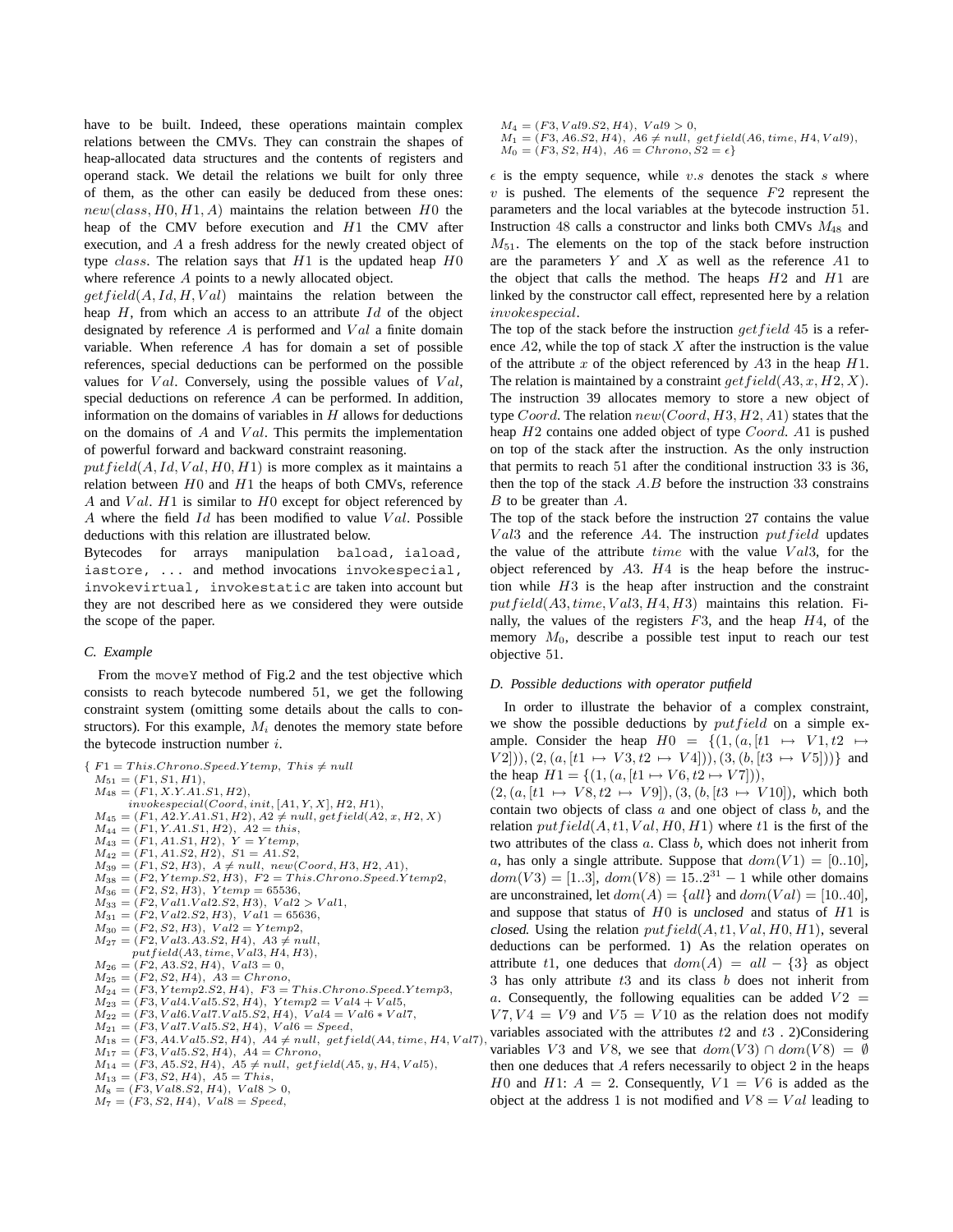

Figure 3. Constraint blocks

 $dom(V8) = dom(Val) = [15..40].$  3) Finally, the closed status of  $H1$  is propagated to  $H0$  as  $putfield$  does not add any new object on the heap. So, all the addresses of both heaps are known.

#### V. TEST INPUT GENERATION

#### *A. Backward search*

Backward search relies on constraint block accumulation and solving. A *constraint block* in a bytecode program is a set of instructions that is submitted to constraint propagation. The test objective specifies a bytecode to reach, which corresponds to a specific constraint block. So, starting from this block, backward search incrementally accumulates other constraint blocks by trying to find a path towards the program entry point. It is worth noticing that constraint consistency is tested on the fly, each time a new constraint block is added to the constraint system. This permits to quickly detect infeasible parts of program paths. These subpaths should not be confounded with path prefix as they do not begin by the method entry point. When a constraint block has several parent blocks in the control-flow graph, then a choice point is created. Each choice is then explored in a depth-first search until one of them gets to the program entry point. If a choice is shown as being incoherent with the rest of the constraint system, then the process backtracks to the first ancestor choice point and takes an alternative. The strategy gives priorities to shortest intraprocedural subpaths towards the program entry points (i.e., in presence of loops, targeting exit loop constraint blocks). Note however that a parameter has to be set to prevent the process from iterating without terminating in presence of loops.

Let us illustrate why backward search can be interesting w.r.t. forward exploration on the simple example of Fig. 3, where the test objective is to reach constraint block  $q$ . Suppose also that block  $e$  and block  $g$  contain contradictory conditions. For example,  $e$ contains assignment  $i=1$  while condition to go from block  $e$  to block g is  $i > 2$ . Starting from block g, backward search will first explore subpath  $g - e$  by positioning a choice point. As constraint consistency is tested on the fly, the process fails and backtracks

to the choice point without exploring the other backward paths starting by  $g - e$ . Subpath  $g - f - a - \dots$  is then considered without failing. Constraint inconsistency detection is possible as our framework can reason both in a forward and backward manner, thanks to the use of contraint programming to express relations between CMV. Moreover, our framework implements a precise memory model able to deal with partially known memory states. On this example, forward exploration such as implemented in several dynamic symbolic execution tools would have first considered  $a - b - c - e - q$  and failed. Then, backtracking at point b, depthfirst forward exploration would have considered  $a - b - d - e - g$ and failed again before finding  $a - f - g$ . To be fair, similar poor behavior can be found for backward exploration as well just by considering incoherent subpaths near the program entry point. We are not saying that backward exploration is better than forward, we just say that both approaches complement each other. Our backward search approach is useful to complement an existing test set by looking at not-covered locations.

#### *B. Test input labeling*

When a set of consistent constraint blocks has been found to flow backward from the test objective to the program entry point, every variable of the input CMV has not necessarily been instantiated. A labeling step on the input CMV has then to be launched in order to complement the CMV. The process is recursive and tries to select the best option at each step. It starts by labeling the input formal parameters of the method under test. For references, it first tries null, then it tries the addresses of objects in the heap that have compatible type and finally, upon failure, it creates a new object that has a compatible type. Each time a value is assigned to a variable from its domain, the constraints that operate on this variable are awaked and constraint propagation is relaunched. This process can efficiently prune the domain of other variables. When all the input parameter values are fixed, the values of the object attributes have to be labeled in order to build a complete CMV. The process labels first the object attributes that are reachable from the parameters with a single dereferencing level. If the corresponding input state satisfies the test objective, then we get a solution of the problem. On the contrary, upon failure, the process backtracks and the dereferencing level is increased until a given bound, defined by the user. The status is also labeled to the "closed" value in order to indicate that no more object can be added to the input memory state. When the labeling process is finished, then either a complete input CMV is found that reaches the test objective or a failure is reported. Failure may be provoked by several causes, including unreachable test objective, bounds on backward search or dereferencing level, or timeout. Hence, the method is incomplete but note that it can find input cyclic data structures when necessary.

#### VI. EXPERIMENTAL VALIDATION

#### *A. Implementation*

Our prototype tool JAUT (Java Automatic Unit Tesing) takes as inputs a bytecode program given under textual form, obtained with SUN's command javap which decompiles the binary bytecode, and a test objective composed of the method name and bytecode instruction number. It reports as output an input CMV, excerpts of which have been presented in Sec. 2 of the paper. JAUT includes 1) a bytecode analysis module that generates a prolog-based internal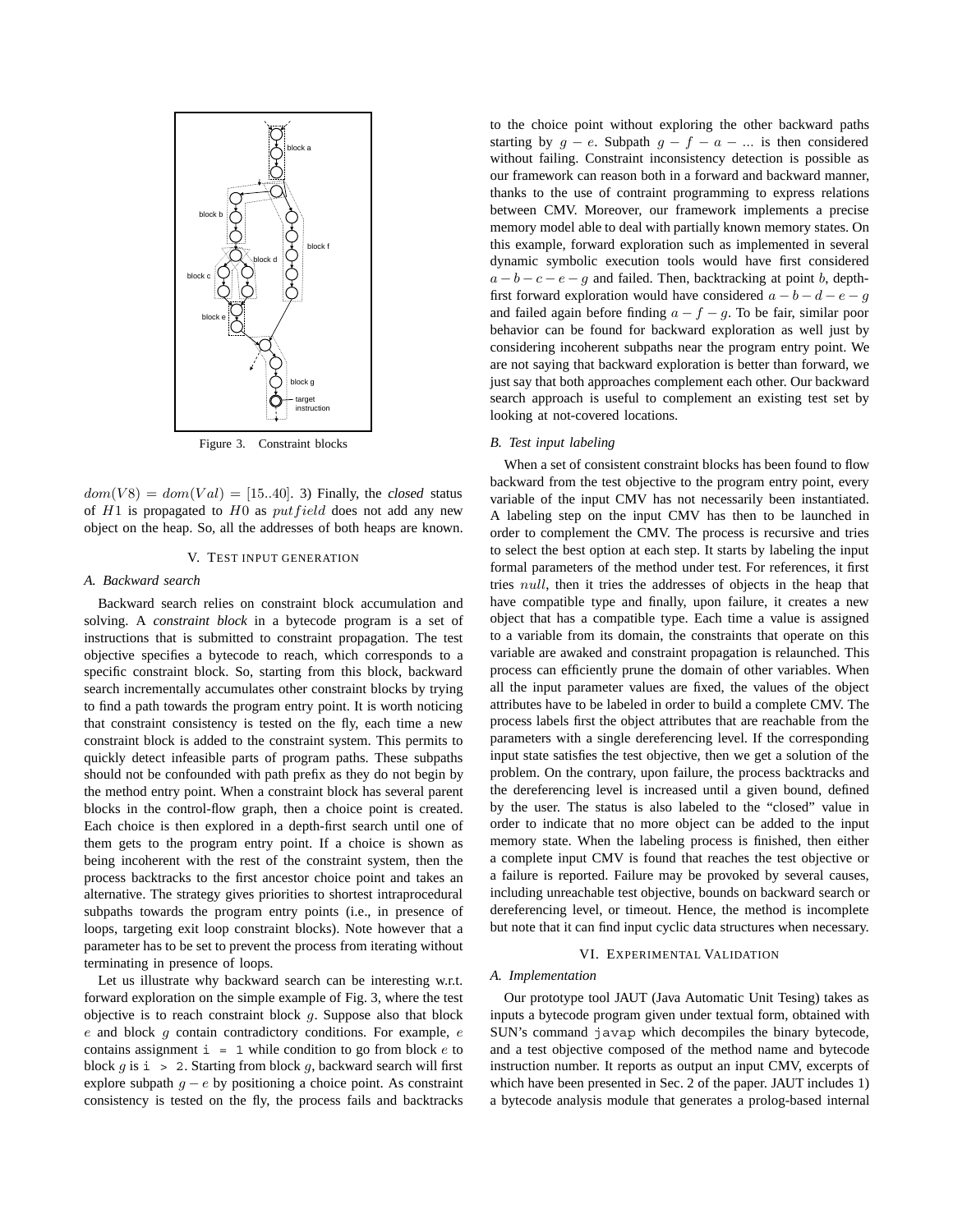structure that can be efficiently explored with backtracks and unification ; 2) a backward search module which is parameterized by: a bound on the number of times certain branches are executed, a bound on the length of paths to be explored, a bound on the dereferencing level and a timeout ; 3) a constraint solver which implements constraint generation and deduction rules for the constraints associated with bytecodes. The constraint solver implements its own constraint propagation queue and its own memory labeling strategy, but it calls the SICStus Prolog clpfd library for solving arithmetical constraints.

JAUT handles a meaningful subset of bytecodes, as discussed earlier, but as a research prototype tool, it handles only about a third of the one hundred or so bytecodes of the SUN's JVM specification. Bytecodes that were left apart include bytecodes for integer conversions and low-level shifting, bytecodes for floatingpoint computations. Note that, for each bytecode, a specific constraint model was developed and deduction rules that captures the operational semantics of the JVM were implemented.

#### *B. Experiments*

All the results were computed on a standard single-core machine: an Intel Pentium, 2.16GHZ machine running Windows XP with 2.0GB of RAM. Our experiments aimed at evaluating the capabilities of JAUT to complement an existing test set, obtained by another forward path-exploration test data generator. We selected three such white-box test data generation tools: jCUTE, JTEST version 8.0 and Pex version 0.15.40714.1. Pex is dedicated to .NET but the programs considered in our experiments can easily be compiled to .NET bytecodes<sup>5</sup> Other available test data generators are discussed in the related work section. The goal of the experimental settings was to evaluate the capabilities of JAUT to cover instructions not covered by the three test input generators jCUTE, JTEST and Pex.

Simple programs are used in our experiments: versions of the classical trityp and josephus programs in bytecodes, methods of the DoublyLinkedList and TreeMap Java classes. Trityp has many infeasible paths while josephus [18] manages a cyclic dynamic data structure. We also considered a modified version of this program, called josephus/m, where the hard-to-reach decision ndeEnd.key==41 && nde.key==31 is inserted at the end of the program. The DoublyLinkedList class also implements dynamic data structures management and contains input object references and method calls in its code. The TreeMap class implements red-black trees which are cyclic structures. The source code of these programs, the source code of JAUT, as well as all the test drivers used for Pex and jCUTE can be found online at www.irisa.fr/lande/gotlieb/resources/jaut.html. In all the programs, private fields have been turned into public ones in order, for the three tools, to equally generate valid and invalid input states. For the depth-first backward exploration of JAUT, a bound of 150 bytecodes on the length of path and a bound of 10 for the maximum dereferecing level have been set.

In addition, we considered the following program (in bytecodes) that illustrates a problem related to forward exploration:

static int a=1;

5In our results, difference of the .NET runtime cost vs. JVM runtime have been considered neglectible.

public static int foo(int i){ int j = 10 ; while (i > 1){ j++; i--; } if (j > 50\*a) return 1; // test objective I return 0; }

Reaching the test objective I implicitely constrains the number of iterations within the loop. On this example, forward exploration will unroll the loop without taking into account the test objective. The parameter a can be increased to study the scaling effect of the underlying problem.

#### *C. Results and analysis*

On the foo program, both JTEST and Pex fail to reach the test objective I. Unlike these tools, jCUTE covers every instructions of the foo method, including instruction I, but it takes 10.9sec of CPU time. JAUT also generated an input CMV (corresponding to  $i = 42$ ) that reaches I in 0.15sec of CPU time. Its backward exploration strategy is useful on this example.

We studied the behavior of both jCUTE and JAUT on the foo example by increasing the value of a. Fig. 4 shows the results of this experiment. The time required by jCUTE increases dramatically on this example as the tool requires an increasing number of trials to satisfy this hard-to-reach test objective. As jCUTE compiles and executes programs to perform dynamic symbolic execution, the CPU time increases accordingly. The JAUT approach is better on this example as constraints are directly handled in the constraint solver and backtracking is hard-coded in Prolog. For other experiments, results are shown in Fig.5 where #Bc is



Figure 4. CPU Time to generate input for I in function of a, for method **foo**

the number of bytecode instructions, #To is the number of test objectives. We report the results of jCUTE, Pex, and JAUT to get **complete bytecode instructions coverage** and the results of JAUT to complement the test sets produced by Pex. The fourth tool JTEST reveals itself too poor on this task. In fact, its test input generation strategy is based on the analysis of constants in the program, which prevents many symbolic decisions to be covered. jCUTE and Pex have the primary goal of covering all the feasible paths of the program while JAUT is designed to reach a single instruction in the program. Hence, none of these three tools is optimized to efficiently get complete bytecode instruction coverage. However, in all the cases, there are claims on their ability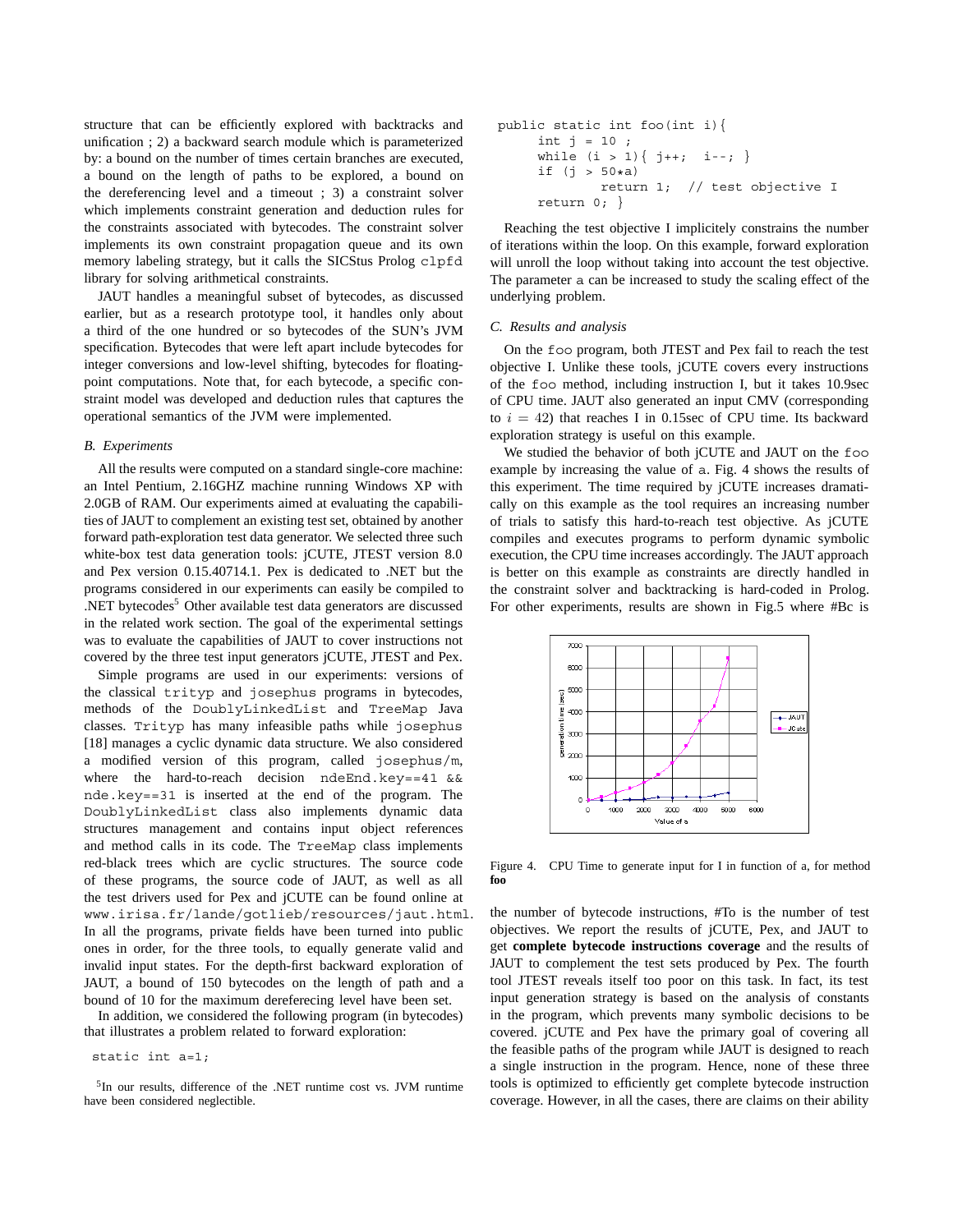to reach instruction coverage. For JAUT, instruction coverage can be automatically reached by launching incrementally requests on not-covered instructions in a script. For the three tools, we report coverage percentage, which we have computed ourselves on a common basis. Indeed, Pex reports dynamic bytecode coverage which does not necessarily correspond to bytecode instruction coverage. So, we computed the coverage by looking at the covered portions of code, rather than taking into account the numbers provided by the tools. We selected two search modes for jCUTE: the former corresponds to depth-first search on the execution tree (both columns noted *jCUTE*) while the second corresponds to random path exploration (both columns noted *jCUTEr*). We measured the CPU time required by JAUT to complement the test set generated by Pex (column *compl. JAUT*) when it was incomplete. When this measure was unnecessary, **n/a** was reported.

For the trityp method, experiments show that, unlike jCUTE in both versions, Pex and JAUT succeed to get complete coverage. However, the CPU time required to get this result for JAUT is very long (almost one hour). Indeed, SICStus Prolog needs a long time to demonstrate the insatisfiability of some path condition, as  $i + j > k, j + k > i, i + j > k, j \neq k, i \neq k, i \neq j, k \neq 0,$  $j \neq 0$ ,  $i \neq 0$  where  $i, j, k$  denote three 32-bit integers, because it requires long-term labeling. Note that another approach would be to use dedicated SMT solver such as Z3 [19] in JAUT to avoid these problems.

Program josephus in both versions is hard to cover. The program computes first a dynamic cyclic chain in function of input parameters and then it eliminates one by one the elements by cycling around the chain. Satisfying all the test objectives require unrolling each of the loops 40 times which is not easy to deduce from code analysis only. On this example, Pex obtains very good results by generating 19 test cases while other tools, including JAUT, fail to get complete coverage. Our analysis of the JAUT failure indicates that our depth-first backward search is trapped by the second loop and that it should be refined. This leaves room for improvments.

For the DoublyLinkedList class, the three tools succeed to generate complete test sets but JAUT obtains the best CPU time results. Upon analysis of the results for the add method, we saw that backward exploration is useful on this example, as forward search requires many paths to be explored. To be fair, it is worth noticing that Pex also tries to cover paths of the called methods while JAUT only considers test objectives within the method under test. In addition jCUTE and Pex also generate test scripts during test input generation, while JAUT do not perform similar generation. On short periods of time, this can have an non-neglectible impact on the results. We did not implement this feature in JAUT as our primary goal was only to demonstrate the interest of fine-grain memory model and backward exploration in constraint-based test input generation.

For the TreeMap class, both coverage and CPU time results with JAUT outperform the results of other tools, including Pex. On the rotateLeft method, both versions of jCUTE obtained only 20% of bytecode coverage while Pex obtained 88.9%. In fact, covering all the instructions of the method requires explicit solving of the decision if ( $p == p$ . left.parent) in a certain context, which corresponds to a complex pointer aliasing relation. Note that the time required by JAUT to complement the test set of Pex when covering this decision is very low: 0.05sec. This shows that such decision does not require heavy constraint solving effort. The results obtained for method fixAfterInsertion are the most interesting. Both modes of jCUTE cover only about 20% of the method while Pex covers about 45%. The CPU times required to get these results is rather long for jCUTEr and Pex (resp. 28.30 and 120.00sec). On the contrary, JAUT covers 100% of the method in 22.18sec. When used to complement the Pex test set, it takes 15.49sec, showing that not-covered bytecode instructions are indeed hard to reach. So, JAUT performs well on the methods of the TreeMap class as it contains many hard test input generation problems. We interpret this result as a confirmation that using a precise memory model, which in particular deals with reference aliasing, is advantageous for completing an existing test set.

#### *D. Related work*

**Test input generation at the Bytecode level.** JAUT performs constraint-based test input generation from Java bytecode. Therefore, it is mainly related to JPF [8], jCUTE [12], [13], and Pex [14]. Unlike these three tools, JAUT implements backward exploration, meaning that it starts from a target bytecode location and incrementally discovers a feasible path towards the entry. Indeed, JPF, jCUTE and Pex are based on forward symbolic execution which consists to evaluate symbolically the instructions along a path in the same order as execution. Improvements on the search strategy of Pex have been proposed [20] to leverage some of the problems of forward exploration. Note that backward symbolic execution exists for a long time [21], but our approach extends and generalizes this idea to programs containing references on the stack and the heap, as well possibly cyclic dynamic data structures. Reasonning backward at the bytecode level requires a precise memory model to be defined. Our memory model has similarities with those of JPF [8], [9] in that it also implements a form of "lazy initialization". In our approach, decisions such if  $(p \cdot n)$  ==  $(p \cdot n)$  constrains two variables to be equal and non null without instantiating them. Unlike lazy initialization which makes choices during constraint solving, JAUT reports the choice to the labeling phase. Our memory model also has similarities with the constraint-based models of CUTE [12] and Pex [14] that can deal with symbolic pointer equalities and inequalities, dynamic memory allocation and input data structures. We argued below that JAUT can complement an existing test set produced by one of these tools by applying more costly analysis for specific unreached locations within the bytecode. In fact, the constraint-based reasoning step of JAUT defines precise relations between two CMVs (constraint memory variables) for each bytecode. Of course, the scope of JAUT is currently too restricted (a meaningful subset of JVM bytecodes) to compete with the industrial development of Pex, but we believe that both approaches could complement each other in the long term. **Test input generation for binary programs.** OSMOSE [22] and SAGE [23] both implement forward dynamic symbolic execution for binary programs. They handle dynamic jumps and use an untyped memory model able to deal with pointer arithmetic, type casting and multiple dereferencing levels. SAGE builds path conditions that are submitted to the SMT solver Z3 [19]. Unlike SAGE [23], JAUT is based on a constraint propagation and labeling solver. Such solvers are used with success in the context of combinatorial optimization problems as they can solve linear as well as non-linear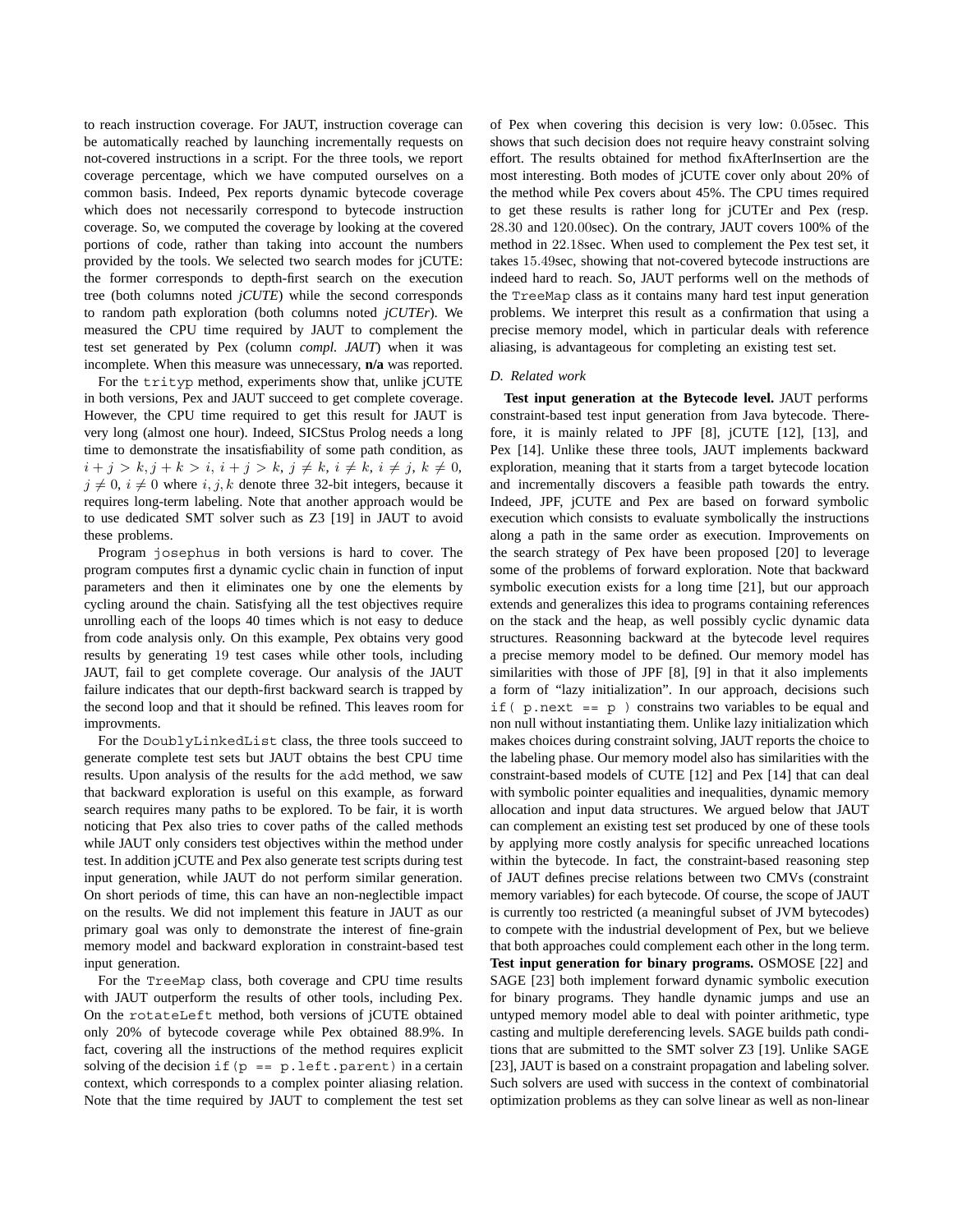| Methods             | #Bc | #To            | iCUTE | iCUTE  | iCUTEr | iCUTEr | Pex (cov) | Pex    | <b>JAUT</b> | <b>JAUT</b> | Compl.JAUT (sec) |
|---------------------|-----|----------------|-------|--------|--------|--------|-----------|--------|-------------|-------------|------------------|
|                     |     |                | (cov) | (sec)  | (cov)  | (sec)  |           | (sec)  | (cov)       | (sec)       |                  |
| trityp              | 89  | 24             | 83.3% | 2.20   | 87.5%  | 30.88  | 100%      | 4.17   | 100%        | 3132.00     | n/a              |
| foo                 | 15  | 3              | 100%  | 10.90  | 75%    | 18.80  | 66%       | 4.51   | 100%        | 0.17        | 0.15             |
| josephus            | 51  |                | 100%  | 0.06   | 100%   | 1.06   | 100%      | 8.07   | 100%        | 0.36        | n/a              |
| josephus/m          | 60  |                | 70%   | 192.00 | 70%    | **     | 100%      | 8.41   | 60%         | **          | n/a              |
| Node class          |     |                |       |        |        |        |           |        |             |             |                  |
| insertBefore        | 36  | $\overline{4}$ | 100%  | 3.02   | 100%   | 35.80  | 100%      | 4.03   | 100%        | 0.20        | n/a              |
| DoublyLinkedList    |     |                |       |        |        |        |           |        |             |             |                  |
| pop                 | 13  | 2              | 100%  | 2.16   | 100%   | 23.00  | 100%      | 0.59   | 100%        | 0.13        | n/a              |
| add                 | 42  | 4              | 100%  | 9.19   | 88%    | 45.00  | 100%      | 6.09   | 100%        | 0.14        | n/a              |
| remove              | 31  | $\overline{4}$ | 100%  | 2.94   | 100%   | 1.89   | 100%      | 0.69   | 100%        | 0.16        | n/a              |
| <b>RedBlackTree</b> |     |                |       |        |        |        |           |        |             |             |                  |
| rotateLeft          | 48  |                | 20%   | 26.56  | 20%    | 25.10  | 88.9%     | 0.65   | 100%        | 0.23        | 0.05             |
| deleteEntry         | 124 | 14             | 50%   | 2.12   | 91.6%  | 5.64   | 78.6%     | 56.00  | 100%        | 1.44        | 0.25             |
| fixAfterDeletion    | 175 | 11             | 36.3% | 1.11   | 54.5%  | **     | 81.9%     | 92.00  | 100%        | 7.78        | 0.88             |
| fixAfterInsertion   | 127 | 9              | 19%   | L.30   | 18.7%  | 28.30  | 44.4%     | 120.00 | 100%        | 22.18       | 15.49            |

Figure 5. Time and coverage with jCUTE, Pex and JAUT (\*\*: timeout of 3600sec)

problems over the reals or the integers. Variable multiplication or divisions are typical examples of non-linear constraints that are efficiently handled by these solvers. Another advantage of constraint propagation relies on its flexibility to add new userdefined constraints. For JAUT, we built several constraint operators that apply deduction rules to reason over the memory shapes. These operators captures both forward and backward exploration at the same time and propagates domain reductions without instantiating any variable or equality. However, using a SMT-solver such as Z3 [19] to solve arithmetical constraints over fixed-length integer variables would be very interesting to replace clpfd in JAUT. Note also that test input generation for binary programs is harder than at the bytecode level as the control flow cannot easily be recovered and variable types are unknown which makes the building of constrained input memory states more complex.

**Test input generation from C and Java source code.** There are many approaches of automatic test input generation from source code. In our previous works [4], [18], we built memory models for constraint-based test data generator of C programs. Our previous model handled pointers toward named locations of the memory and dynamically allocated structures but they were limited in their scope. Unlike JAUT, the model of [4] did not contain representation of the heap and then it was unable to deal with dynamic memory allocation. The model of [18] was very complex and the generation took too much time. Furthermore, in these preliminary memory models, backward exploration has not been implemented. PathCrawler [11], DART [10], CUTE [12] implement **dynamic symbolic execution** for C source code. On the contrary, JAUT implements **static backward exploration** These two approaches complement each other as dynamic symbolic execution rapidely covers many feasible paths while static backward exploration focusses on hard-to-reach instructions. One advantage of dynamic symbolic execution is that it can deal with third-party libraries or calls to native methods while static backward exploration cannot as there is no available constraint model. Another difference concerns the capabilities of dynamic symbolic exploration to use concrete value instead of symbolic ones for simplifying constraint solving. Note that the constraint reasonning model of JAUT handles complex constraints and just reports value choices to the labeling phase. EXE [15] implements global symbolic evaluation by launching an eager path exploration of the C program under test. Although this approach is appealing if implemented on a grid platform, it

can reveal disastrous for programs that contain a huge number of paths. As soon as a program contains a loop, its number of paths is unbounded and even when it contains only conditionals, its number of path grows exponentially with the number of decisions in the worst case. Unlike JAUT, EXE does not use incremental constraint solving, so inconsistencies due to infeasible paths may be lately discovered and this could penalize the test input generation if implemented on a single machine. Note that EXE uses the STP SMT-solver which won several competitions and that it implements nice optimizations such as constraint caching and symbolic memory accesses tracking. However, as pointed out by the authors, its memory model does not handle double pointer dereferencing levels. The memory model of JAUT handles multiple dereferencing levels, up to a user-defined bound. Exhaustive bounded testing of Java programs as implemented in TestEra [5] and KORAT [6] is a test input generation method that exhaustively explores the input search space. The approach can generate a large number of dynamically allocated structures but, unlike JAUT, it does not target specific locations or paths in the code. In fact, these constraintbased approaches have developed complex strategies to efficiently generate test inputs [7] but they cannot solve path constraints extracted from programs.

**Counter-example generation.** Software model-checkers such as Save [24], Blast [25], Magic [26] or Cbmc [27] explore the paths of a bounded model of C programs in order to find a counter-example path to a temporal property. Some of them also address *statement reacheability* by generating test inputs to reach specific locations within the source code [8]. Some of them exploit *predicate abstraction* to boost the exploration in the context of CEGAR that stands for (Counter-Example Generation through Abstraction Refinement). JAUT contrasts with these model-checkers and CEGAR as it does not abstract the program and does not generate spurious counter-example paths. In particular JAUT builds a constraint model of bytecode program by capturing an error-free concrete semantics without considering a boolean abstraction of the program structure. On the one hand, this allows for precise input memory state to be built but, on the other hand, requires costly analysis to be implemented.

#### VII. CONCLUSIONS AND FURTHER WORK

In this paper, we proposed a new constraint-based test input generation approach for testing Java programs at the bytecode